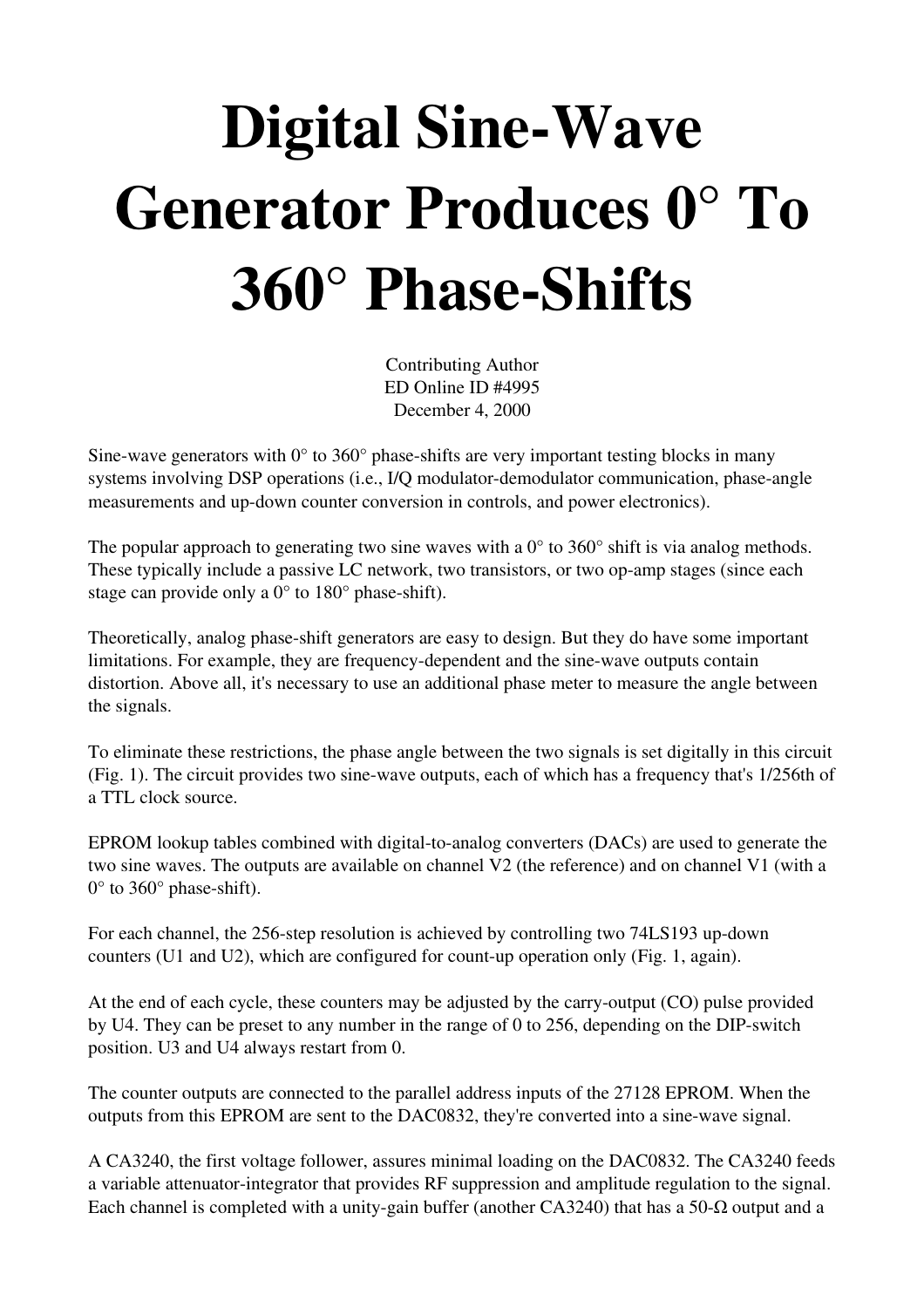capacitor to remove the dc component of the signal. The HA-5002 has been added to supply the high output currents needed to drive a 50-Wcoaxial cable.

This circuit produces two excellent sine-wave outputs on channel V2 (stationary) and channel V1 (phaseshifted with respect to channel V2 at an angle in the range of 0° to 360° with a 360/256 degree resolution).

Variation of the phase-shift is achieved by changing the DIP switch settings. In Figure 2, the DIP switch is set to the number 160, resulting in an angle of  $225^{\circ}$  (160  $\times$  360/256 =  $225^{\circ}$ ).

The output frequency is  $f_{\text{CLOCK}}/256$ . Higher frequencies (up to about 1 MHz) are attainable by using only four bits. This proves detrimental to the waveshape accuracy, however.

One significant use of this circuit is for automatic testing of correlators over the entire 360° operating range. In this case, the DIP switches must be replaced by the outputs of an 8- bit counter that is clocked at a period equal to the desired correlation interval.



 $2.$  A 225 $^{\circ}$  phase-shift is produced when the DIP switch is set to 160. The amplitude of each sine-wave output can be adjusted using the corresponding potentiometer.